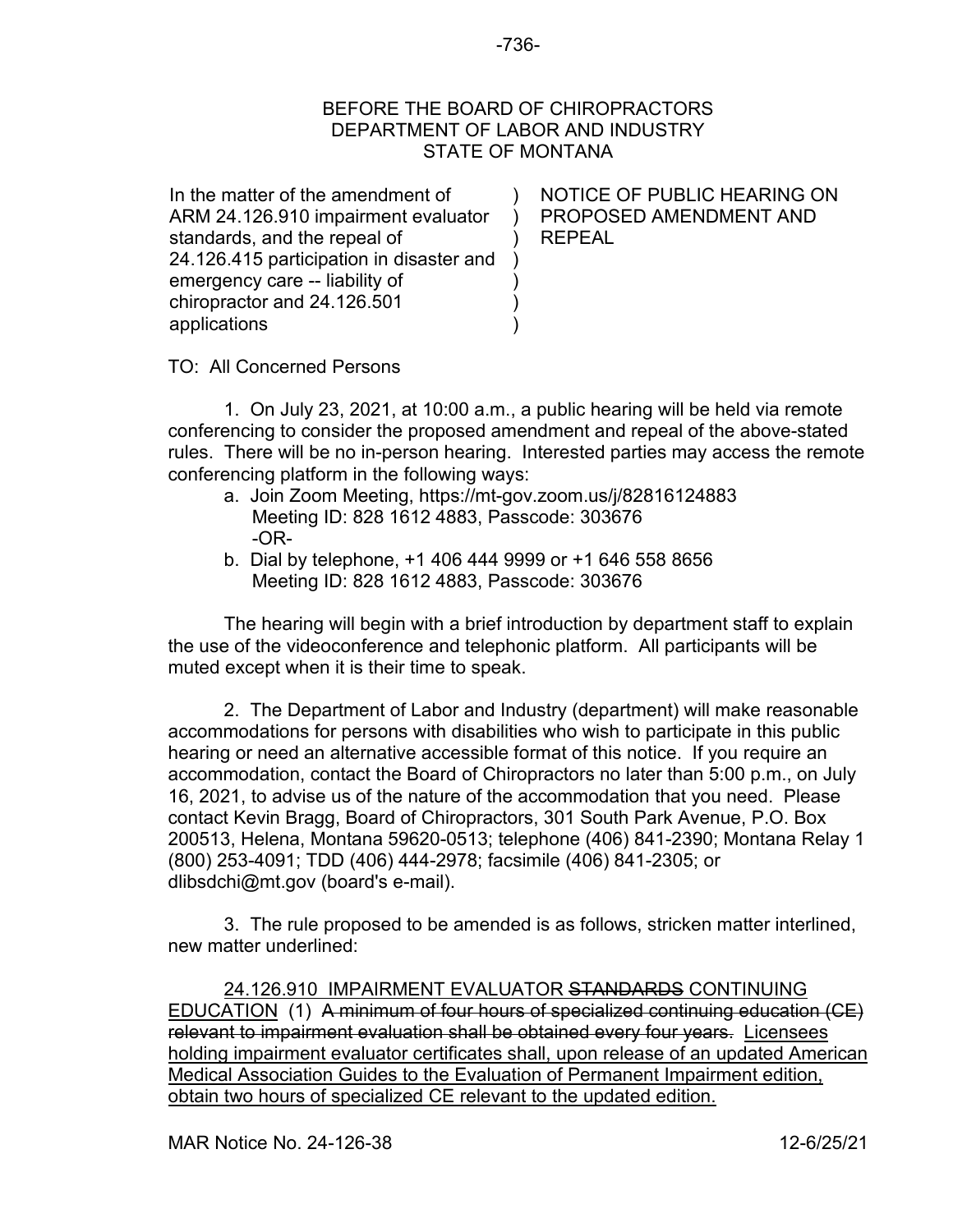(a) remains the same.

 $(b)$  (2) Acceptable CE approved by the board must directly relate to impairment evaluation and shall be affiliated with or approved by:

(a) national, regional, or state chiropractic associations,;

(b) state licensing boards,;

(c) academies,;

(d) colleges of chiropractic,; or

(e) education approved by the Federation of Chiropractic Licensure Board (FCLB) Providers of Approved Continuing Education (PACE).

(3) Licensees shall affirm an understanding of the recurring duty to comply with CE requirements as part of license renewal.

 $\left(\frac{c}{c}\right)$  (4) The department shall conduct a random may randomly audit of up to 50 percent of renewed impairment evaluator certificate holders every four years to verify compliance with the requirements.

(d) A three-month extension will be provided for all licensees who fail to meet the continuing education requirements as a result of an audit. Failure to meet this extension may result in disciplinary action.

(e) (5) Any impairment evaluator seeking a hardship waiver from the CE requirements shall apply to the board, in writing, as soon as possible after the hardship is identified and prior to the end of the period for completing the continuing education. An impairment evaluator may request exemption from CE requirements due to hardship. Requests will be considered by the board.

(i) Specific details of the hardship must be included.

(ii) The board must find that a hardship exists.

(iii) The waiver may be absolute or conditional.

(2) (6) Persistent deviation from generally accepted standards for impairment evaluation may be grounds for disciplinary action, which may include revocation of the impairment evaluator certificate. Licensees found to be in noncompliance with CE requirements may be subject to administrative suspension.

 $(3)$  (7) Impairment evaluators must comply with ARM 24.29.1415. This rule is available at www.mtrules.org.

(4) Impairment evaluator licenses shall be renewed annually.

AUTH: 37-1-131, 37-1-319, 37-12-201, MCA IMP: 37-1-131, 37-1-306, 37-1-319, 37-12-201, MCA

REASON: The board determined it is reasonably necessary to amend this rule to clarify language, processes, and accepted standards. Specifically, the board is reducing the number of additional CE hours that evaluators must obtain during the normal four-year cycle. This is a direct result of the American Medical Association standards having not been updated since 2008. The board concluded that it is reasonable to require additional impairment evaluation CE when the manual is finally updated. Additional changes will align with standard department procedures, maintain continuity with prior changes to the board's other CE rules, and simplify language for ease of use for the reader.

4. The rules proposed to be repealed are as follows: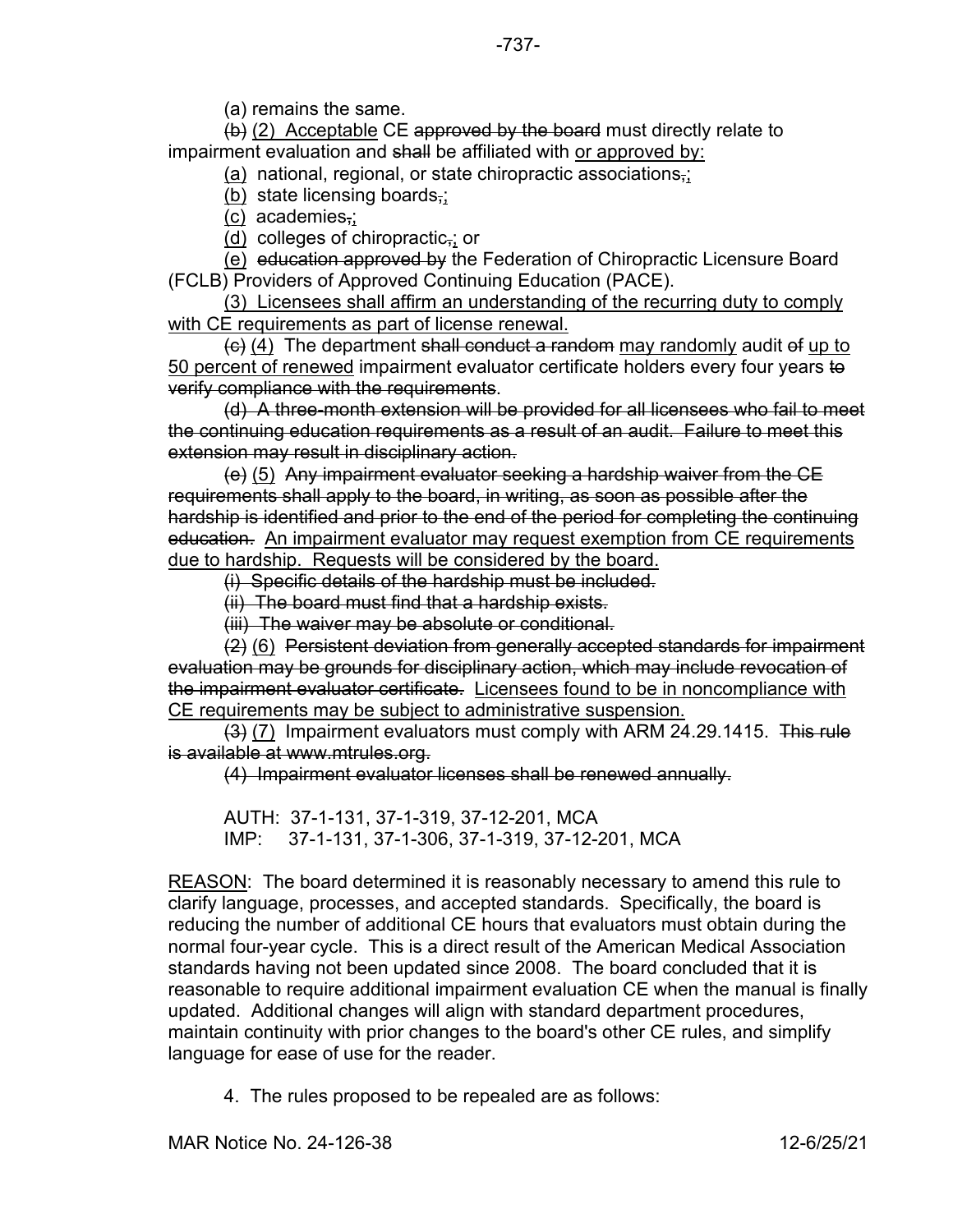## 24.126.415 PARTICIPATION IN DISASTER AND EMERGENCY CARE -- LIABILITY OF CHIROPRACTOR

AUTH: 37-1-131, 37-12-201, MCA IMP: 37-1-131, 37-12-104, 37-12-201, MCA

REASON: In 2006, the board adopted this rule in response to a department request to provide for emergency response. During the COVID-19 pandemic, the Governor made specific regulatory suspensions which allowed out-of-state volunteer practitioners to receive remuneration during a declared emergency. The division rule, ARM 24.101.417, was amended accordingly.

While reviewing the board's rules, staff noted that this rule's provisions are adequately addressed in the division rule. Further, the board rule does not allow volunteer chiropractors to receive payment during an emergency and as such creates confusion to potential volunteers. The board determined it is reasonably necessary to repeal this rule to achieve standardization throughout the division.

## 24.126.501 APPLICATIONS

AUTH: 37-1-131, 37-12-201, MCA IMP: 37-1-131, 37-12-302, 37-12-304, MCA

REASON: While reviewing the rules, board staff noted this rule contains solely administrative processes which are addressed by standardized department application procedures that apply to all licensure boards. The board concluded it is reasonably necessary to repeal this rule as unnecessary.

5. Concerned persons may present their data, views, or arguments either orally or in writing at the hearing. Written data, views, or arguments may also be submitted to the Board of Chiropractors, 301 South Park Avenue, P.O. Box 200513, Helena, Montana 59620-0513, by facsimile to (406) 841-2305, or e-mail to dlibsdchi@mt.gov, and must be received no later than 5:00 p.m., July 23, 2021.

6. An electronic copy of this notice of public hearing is available at chiropractor.mt.gov (department and board's website). Although the department strives to keep its websites accessible at all times, concerned persons should be aware that websites may be unavailable during some periods, due to system maintenance or technical problems, and that technical difficulties in accessing a website do not excuse late submission of comments.

7. The board maintains a list of interested persons who wish to receive notices of rulemaking actions proposed by this board. Persons who wish to have their name added to the list shall make a written request that includes the name, email, and mailing address of the person to receive notices and specifies that the person wishes to receive notices regarding all board administrative rulemaking proceedings or other administrative proceedings. The request must indicate